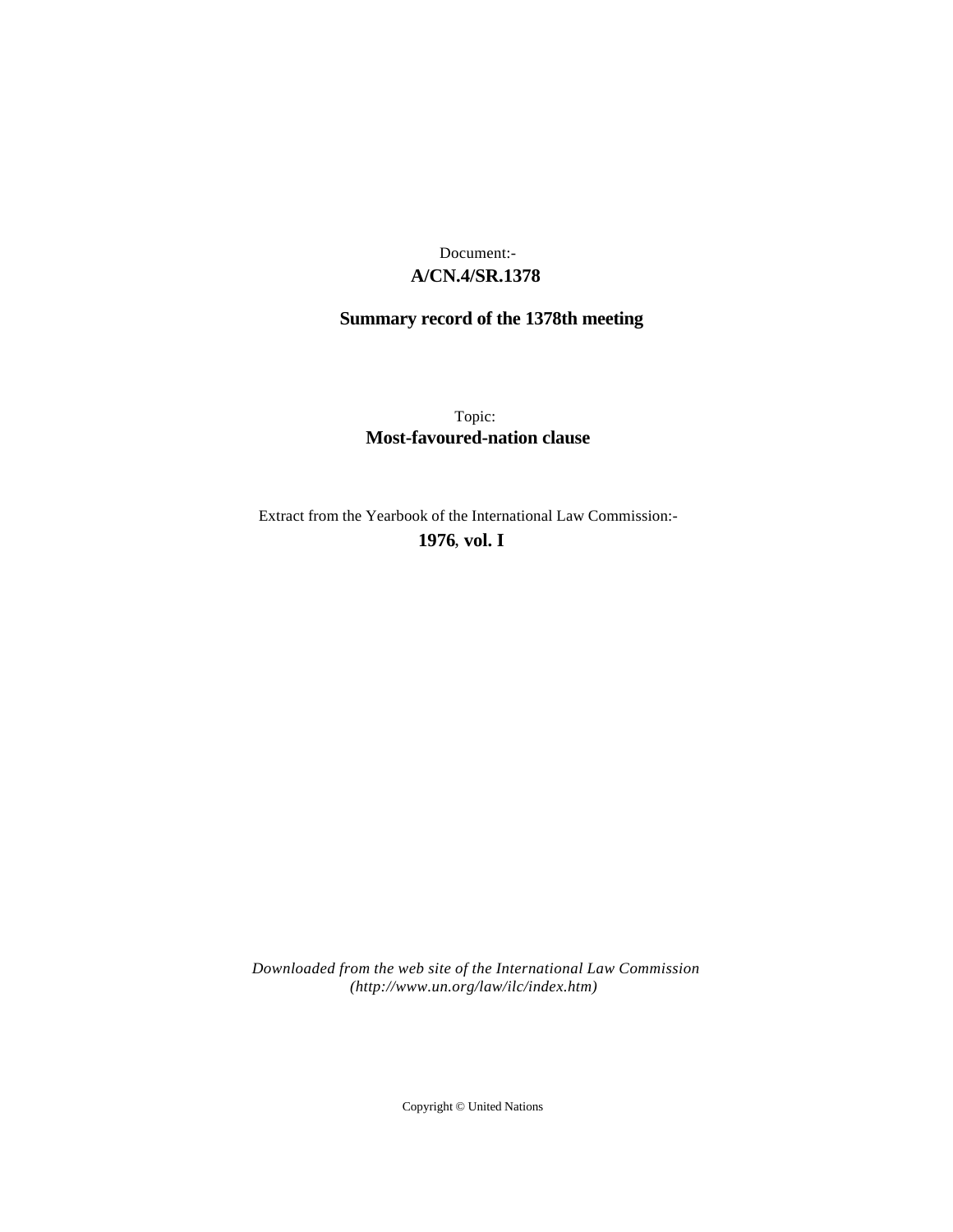treaties concluded exclusively between States were governed by that Convention. The topic of the most-favourednation clause would be governed not only by the draft articles under consideration, but also—first and foremost by the rules on the law of treaties contained in the Vienna Convention and in the general law of treaties.

45. The idea expressed in the first sentence of article A was that while the articles on the most-favoured-nation clause were intended to serve for purposes of the formulation, interpretation and application of most-favourednation clauses, the matters regulated by them were still governed by the law of treaties. Those matters were subject to the Vienna Convention for States parties to that Convention and to the general law of treaties for States which were not parties to that Convention.

46. He suggested that he should prepare a modified text for the Drafting Committee dealing with the two separate ideas expressed in article A and that the Commission should not take a definite stand on that article until it had dealt with the rest of the draft.

46. The CHAIRMAN, speaking as a member of the Commission, said that the remarks made by Mr. Hambro and Mr. Ago on the binding force of the preamble to a treaty brought to mind the discussion that had taken place in the Sixth Committee on the principle of selfdetermination, in the course of which it had been argued that that principle was not a binding rule of international law because it was stated only in the Preamble to the Charter. He and others had successfully asserted the legally binding force of the Preamble to the Charter, relying, among other authorities, on a book on the Charter of the United Nations of which Mr. Hambro was one of the joint authors.<sup>13</sup>

48. Speaking as Chairman, he said that, if there were no further comments, he would take it that the Commission agreed to accept the Special Rapporteur's suggestion that he should prepare a revised draft of article A and submit it to the Drafting Committee, which would decide on the appropriate time for taking up the article.

// *was so agreed.*

*The meeting rose at 12.55 p.m.*

13  **L. M.** Goodrich, E. Hambro and A. P. Simons, *Charter of the United Nations: Commentary and Documents,* 3rd ed. (rev.) (New York, Columbia University Press, 1969).

#### **1378th MEETING**

*Thursday, 27 May 1976, at 10.10 a.m.*

#### *Chairman:* Mr. Abdullah EL-ERIAN

*Members present:* Mr. Ago, Mr. Bilge, Mr. Calle y Calle, Mr. Hambro, Mr. Kearney, Mr. Quentin-Baxter, Mr. Ramangasoavina, Mr. Reuter, Mr. Rossides, Mr. Sahovic, Mr. Sette Camara, Mr. Tabibi, Mr. Tammes, Mr. Tsuruoka, Mr. Ushakov, Mr. Ustor, Sir Francis Vallat, Mr. Yasseen.

## **Most-favoured-nation clause** *(continued)* **(A/CN.4/293 and Add.l)**

[Item 4 of the agenda]

#### DRAFT ARTICLES SUBMITTED BY THE SPECIAL RAPPORTEUR *(continued)*

ARTICLE 2 (Use of terms), subparagraph *(e)* ("material reciprocity")

1. The CHAIRMAN invited the Special Rapporteur to introduce his proposal for a new subparagraph *(e)* in article 2:

#### Article 2. Use of terms

[For the purposes of the present articles:

**...1**

*(e)* **"material reciprocity" means the extension by one State to another State or to persons or things in a determined relationship with that State of the same treatment in kind as the treatment extended by the latter State to the former or to persons or things in the same relationship with that former State.**

2. Mr. USTOR (Special Rapporteur) said that the purpose of the new provision was to define the meaning in which the term "material reciprocity" was used in the draft and thus to solve a drafting problem. He had already discussed the question of material reciprocity in his fourth report.<sup>1</sup> A good illustration of the concept was to be found in article 46 of the 1958 Consular Convention between Poland and Yugoslavia, whereby the contracting parties accorded most-favoured-nation treatment to each other, with the proviso:

However, neither Contracting Party may invoke the most-favoured-nation clause for the purpose of requesting privileges, immunities and rights other or more extensive than those which it itself accords to the consuls and consular staff of the other Contracting Party.<sup>2</sup>

3. The purpose of combining the most-favoured-nation clause with the condition of material reciprocity was not to secure in a foreign country treatment equal to that of nationals or institutions of other countries, but rather to secure equal treatment by the Contracting States of each other's nationals or institutions. Equality with competitors was of great importance in matters of trade, particularly Customs duties, and the condition of material reciprocity was therefore practically never to be found in treaties dealing with those matters.

4. His proposed subparagraph was intended to express the idea that the two contracting parties concerned would grant substantially the same advantages to each other's nationals, ships, establishments or institutions. In the light of that explanation, the expression "the same treatment" perhaps went rather too far.

5. He had received from Mr. Ushakov an informal written suggestion redrafting subparagraph *(e)* to state

<sup>1</sup> See *Yearbook... 1973,* vol. II, pp. 98-102, document A/CN.4/ 266, commentary to article 6.

<sup>2</sup> United Nations, *Treaty Series,* **vol.** 432, p. 322.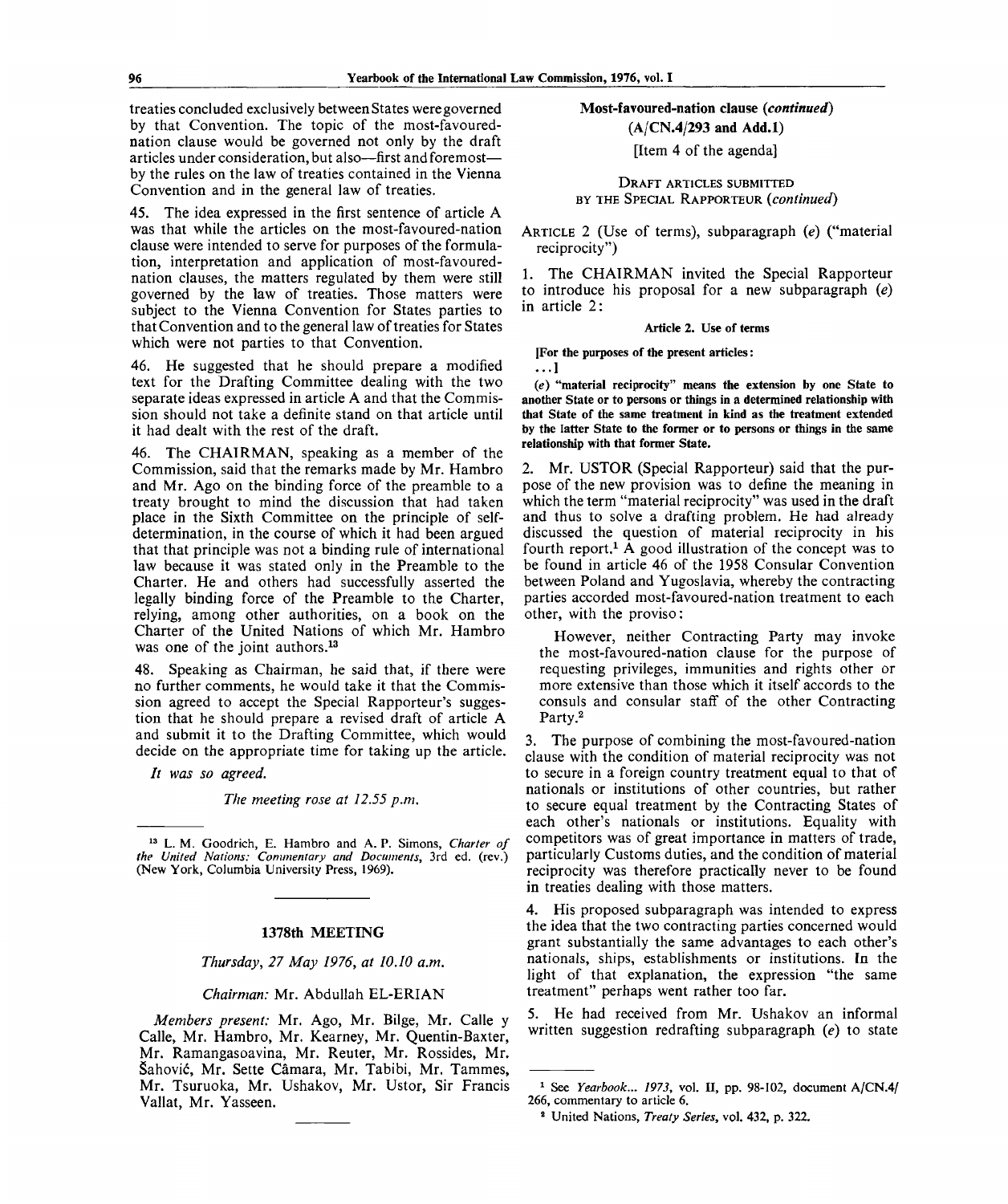that material reciprocity meant a stipulation attached to the most-favoured-nation clause whereby the beneficiary State was only entitled to benefit from the most-favourednation clause on condition that it extended equivalent treatment to the granting State.

6. Mr. KEARNEY said it was difficult to draft a provision defining the meaning in which the term "material" reciprocity" was used in the draft, because of the need to lay down rather strict limits while at the same time allowing enough tolerance to make the most-favourednation clause workable.

7. His own proposal was that the new subparagraph *(e)* should explain the concept of "condition of material reciprocity" rather than attempt to deal with material reciprocity itself. He would submit in writing, for the benefit of the Drafting Committee, a revised text stating that a condition of material reciprocity meant that the State subject to that condition would receive mostfavoured-nation treatment by another State only if it accorded equivalent treatment in respect of equivalent subject-matter.

8. Mr. REUTER said he was in favour of referring subparagraph *(e)* of article 2 to the Drafting Committee. In his view, the difficulty was caused by the expression "same treatment in kind", which was not satisfactory. It would be better to use the words "treatment relating to an equivalent specific subject-matter", which would be in conformity with the explanations given by the Special Rapporteur in his commentary.

9. The CHAIRMAN said that, if there were no further comments, he would take it that the Commission agreed to refer the proposed new subparagraph *(e)* to the Drafting Committee for consideration in the light of the various suggestions made during the discussion.

*It was so agreed.<sup>3</sup>*

ARTICLE 3 (Clauses not within the scope of the present articles), subparagraph (4)

10. The CHAIRMAN invited the Special Rapporteur to introduce his proposal for a new subparagraph (4) to be inserted in the opening paragraph of article 3, which read:

**Article 3. Clauses not within the scope of the present articles**

**[The fact that the present articles do not apply**

**. . ]**

**or (4) to a clause contained in an international agreement by which a subject of international law other than a State undertakes to accord most-favoured-nation treatment to another such subject of international law.**

11. Mr. USTOR (Special Rapporteur) said that the article 3 had been intended to impose the same limitations as article 3 of the 1969 Vienna Convention on the Law of Treaties.<sup>4</sup> It excluded from the scope of the present

draft, by subparagraphs (1), (2) and (3) of its opening paragraph, clauses on most-favoured-nation treatment contained in oral agreements and in international agreements between States and other subjects of international law. It would be agreed that, as he had pointed out in his seventh report (A/CN.4/293 and Add.l, para. 19), the expression "a subject of international law other than a State" covered intergovernmental organizations. The question arose, however, whether hybrid unions such as EEC would also be covered by that expression, and he had suggested *{ibid.,* para. 20) that the commentary to article 3 should explain that for the present purposes the Commission considered the expression as covering such unions; it might be added that the Commission did not wish to enter into the controversy concerning the precise legal character of such unions.

12. During the discussion in the Sixth Committee, attention had been drawn to the possibility of a mostfavoured-nation clause being included in a treaty concluded between two hybrid unions. It had been pointed out that the contemporary world was a "world of areas" characterized by the existence of a considerable number of groupings, particularly customs unions. He had accordingly formulated his proposal for a new subparagraph (4), in order to make it clear that the articles did not apply to a most-favoured-nation clause in an international agreement concluded between two subjects of international law other than States.

13. That exclusion was, of course, implicit in draft article 1 (Scope of the present articles), which specified that the articles applied to "most-favoured-nation clauses contained in treaties between States". Nevertheless, it might be useful to state it explicitly in article 3, so as to make clear that the draft articles would not apply to a most-favoured-nation clause contained in a treaty concluded between say, EEC and a Latin American or African economic group.

14. Mr. YASSEEN observed that article 3 defined the scope of the draft articles by specifying that it did not go beyond that of the 1969 Vienna Convention; in other words, that the articles did not apply to oral agreements or to agreements concluded with subjects of international law other than States. The real problem was that of other subjects of international law, in particular, international organizations. The term "international organization" had a fairly precise meaning; the criterion for distinguishing an international organization from a mere association of States was the existence of an international entity concealing the individual identity of each State. Thus, when EEC negotiated as such with a State or group of States, it was not the States members of the Community themselves which conducted the negotiations, but another international entity.

15. The 1969 Vienna Convention had followed that idea, but it was not entirely categorized in regard to the definition of an international organization. At the United Nations Conference on the Law of Treaties, BIRPI and GATT had defended their status as international organizations on the grounds that, although they had no statutes, they had nevertheless been established by an international agreement. In the light of the communications received

<sup>&</sup>lt;sup>3</sup> For the consideration of the text proposed by the Drafting Committee, see 1404th meeting, paras. 6-8.

<sup>4</sup> For the text of the Convention, see *Official Records of the United Nations Conference on the Law of Treaties, Documents of the Conference* (United Nations publication, Sales No. E.70.V.5), p. 289.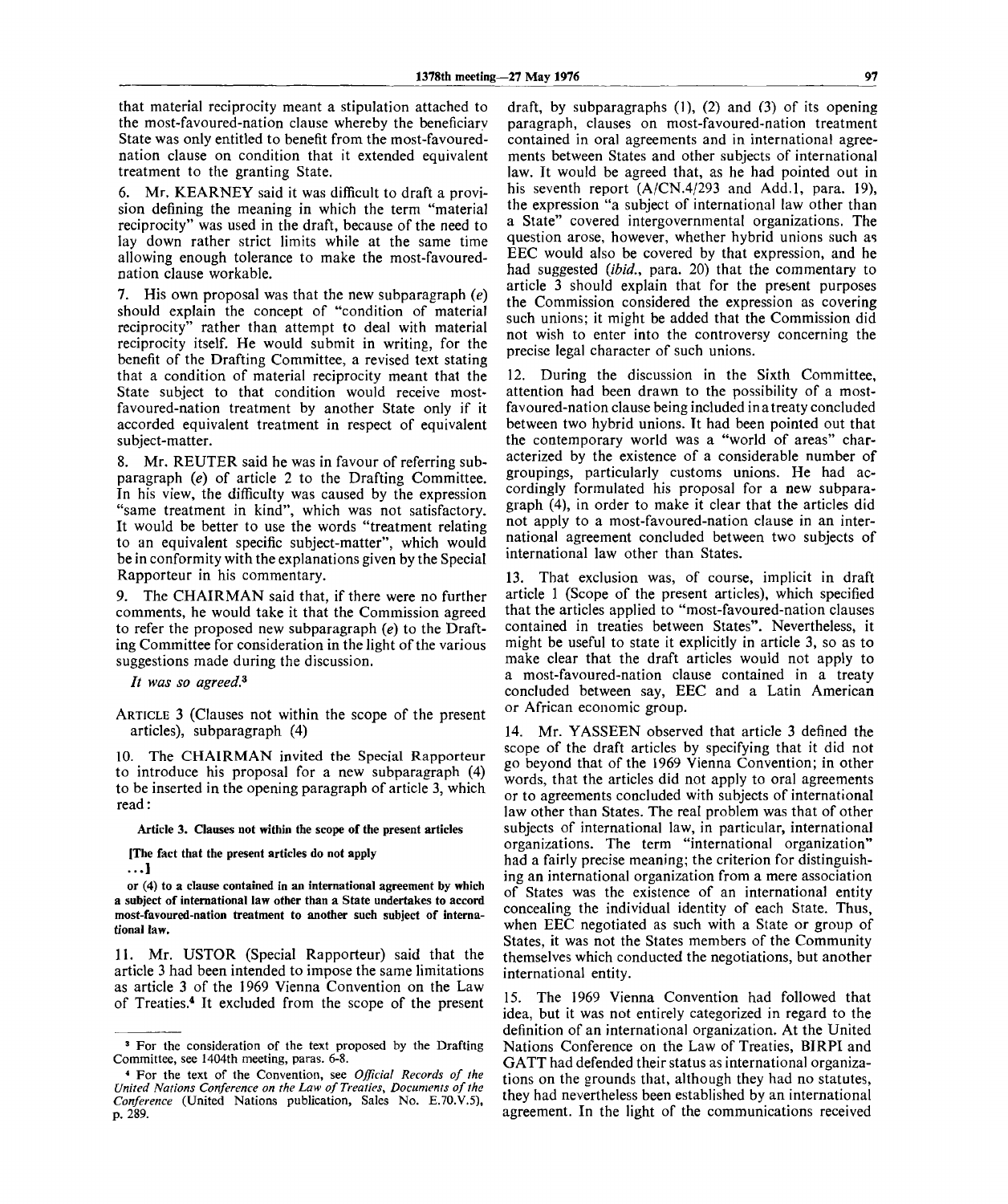from GATT and BIRPI, the Drafting Committee of the Conference had considered the scope to be given to the term "international organization" and had concluded, as its Chairman had stated in the Committee of the Whole of the Conference, that it denoted "institutions established at intergovernmental level either by agreements or by practice and which exercised international functions of some permanence".<sup>5</sup> No one had contested that statement and the Conference had unanimously adopted article 2, paragraph  $1(i)$  of the Convention, which stated that the term "international organization" meant an intergovernmental organization. That definition of an international organization included "hybrid unions" such as EEC. In his view, therefore, it was not necessary to add a separate paragraph covering "hybrid unions".

16. Mr. USHAKOV pointed out that in article 1 the Commission had limited the scope of the articles to "most-favoured-nation clauses contained in treaties between States". The term "treaty" had been defined in article 2 *(a),* as "an international agreement concluded between States in written form...". Article 4, however, referred to a *disposition conventionelle* ("treaty provision"); that would mean a provision in any agreement, written or oral, concluded between States or between other subjects of international law. The definition of the mostfavoured-nation clause given in the French version of article 4 would thus be in contradiction with article 1 and article 3, which excluded from the scope of the draft articles agreements which were not written or which were concluded between subjects of international law other than States. It should therefore be stated in article 4 that the term "most-favoured-nation clause" meant a provision contained in a treaty within the meaning of the term "treaty" as defined in article 2.

17. He also wondered whether it was correct to refer in subparagraph (4) of article 3, to "most-favourednation treatment", when dealing with subjects of international law other than States.

18. Mr. USTOR (Special Rapporteur) said that article 4 was the key article of the whole draft, because it defined the most-favoured-nation clause. The provisions of that article made it abundantly clear that the draft dealt only with most-favoured-nation clauses contained in treaties between States. In an earlier report, he had noted that in headquarters or similar agreements of international organizations, the host State sometimes specified that it would extend to the organizations concerned all the advantages which it gave to other organizations.<sup>6</sup> By virtue of articles 1 and 4, such clauses were excluded from the present draft. If the Commission wished to deal with them it could only do so under item 5 of the agenda: "Question of treaties concluded between States, and international organizations or between two or more international organizations".

19. He understood the difficulty to which Mr. Ushakov had drawn attention but he thought that wording of subparagraphs (1), (2) and (3) of the opening paragraph of article 3 could remain as it stood. He agreed, however, that it would be necessary to adjust the language of his proposed new subparagraph (4), in particular so as to avoid the expression "most-favoured-nation treatment", which was unsuitable in the context of an agreement concluded between two subjects of international law other than States.

20. Mr. USHAKOV said that the difficulty to which he had drawn attention arose mainly because of the use in article 4 of the French expression *"disposition conventionnelle"* ("treaty provision"), which made it possible to construe article 4 as meaning that the expression "most-favoured-nation clause" was intended to cover a provision contained in any international agreement. The real intention was, of course, to confine the scope of that definition, and of the whole draft, to most-favourednation clauses contained in treaties within the meaning given to the term in article 2 *(a)* (Use of terms), namely "an international agreement concluded between States in written form".

21. Mr. HAMBRO suggested, in the light of the comments made by Mr. Ushakov and Mr. Yasseen, that the Special Rapporteur's proposal for a new subparagraph (4) should be referred to the Drafting Committee, leaving that Committee entirely free to drop the provision if it found that course advisable.

22. He noted that reference had been made during the present discussion to the problem of economic groups and Customs unions. He wished to make it clear that it would still be possible for the Commission to take up the whole question of Customs unions and economic unions when discussing later articles of the draft.

23. Mr. CALLE v CALLE said that the purpose of article 3 was to exclude a number of situations from the scope of the draft. The case dealt with in subparagraph (1) of the opening paragraph was that of a most-favourednation clause forming part of an oral agreement between States; the need for that exclusion was obvious and called for no comment.

24. Subparagraph (2) excluded the case of a clause by which a State undertook to accord to a subject of international law other than a State treatment not less favourable than that accorded to any subject of international law. Subparagraph (3) dealt with the opposite case and excluded a clause whereby a subject of international law other than a State undertook to accord most-favoured-nation treatment to a State. It seemed to him both useful and logical to deal also with a situation in which both of the parties concerned were subjects of international law other than States. It was quite conceivable that a clause on most-favoured treatment might be included in an agreement between two economic unions or systems.

25. He believed that the inclusion of the Special Rapporteur's proposed new subparagraph (4) was justified, notwithstanding Mr. Yasseen's remarks. It was true that article 3 of the draft was modelled on article 3 of the

<sup>&</sup>lt;sup>8</sup> Ibid., Second Session, Summary Records of the plenary meetings *and of the meetings of the Committee of the Whole* (United Nations publication, Sales No. E.70.V.6), p. 346, 105th meeting of the Committee of the Whole, para. 31.

<sup>•</sup> *Yearbook... 1972,* vol. II, p. 162, document A/CN.4/251 and Add.l, para. 1 of the commentary to article 1.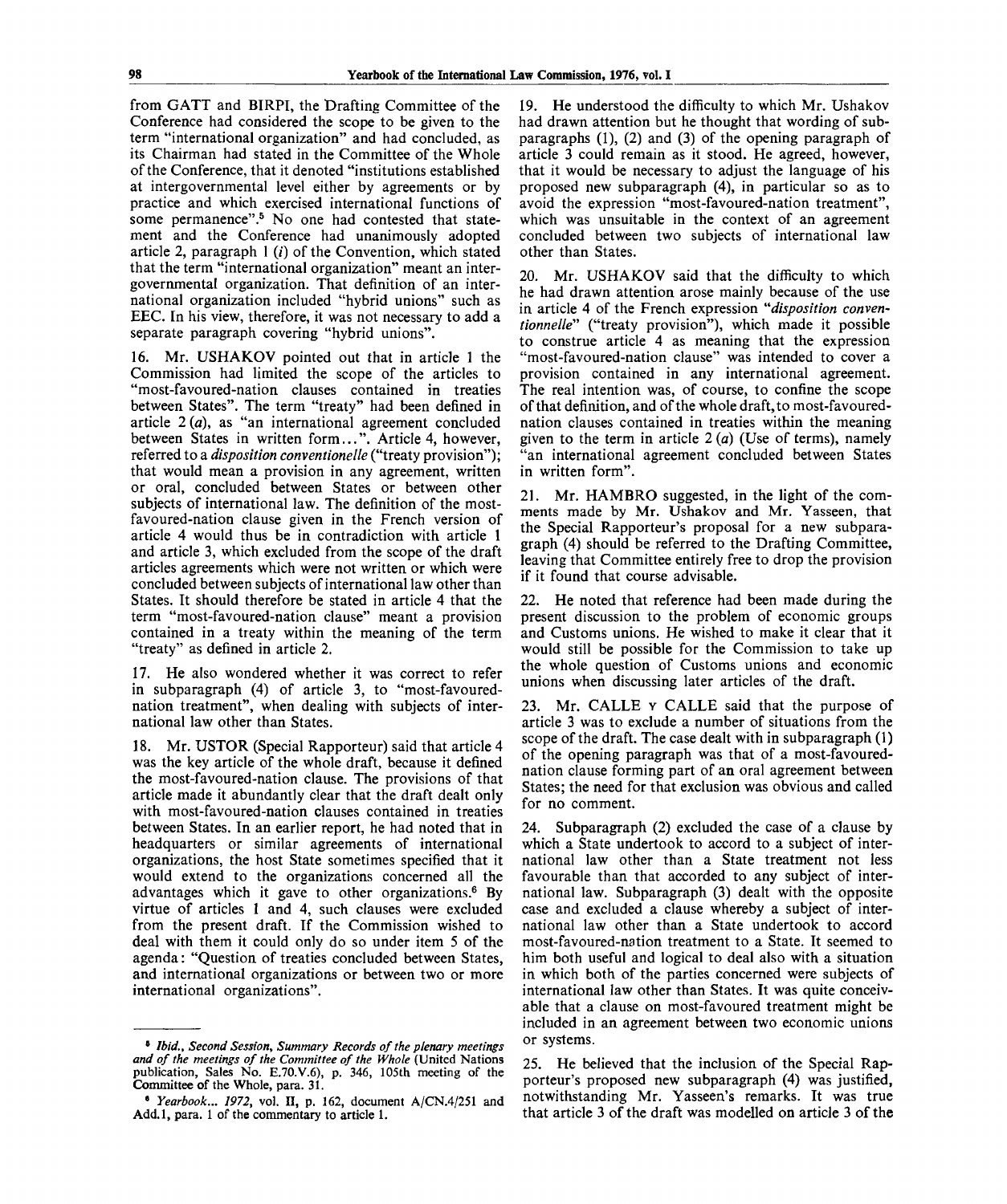1969 Vienna Convention, but that did not mean that its formulation need be identical. There was every reason in the present instance for making the opening paragraph of article 3 more extensive than the corresponding passage in article 3 of the Vienna Convention. That had already been done in article 3 of the Commission's 1975 draft articles on treaties concluded between States and international organizations or between two or more international organizations,<sup>7</sup> in order to meet the requirements of the new topic.

26. For those reasons, he strongly supported the Special Rapporteur's proposal.

27. Mr. TABIBT said that he had no objection to the inclusion of the proposed subparagraph (4). As far as the wording was concerned, he agreed that the Special Rapporteur should seek an expression other than "mostfavoured-nation", which was inappropriate for the purposes of that sub-paragraph.

28. The question of a most-favoured-nation clause contained in an international agreement between two economic unions, which had been raised during the discussion in the Sixth Committee, could be left to the Drafting Committee, which might well decide to deal with the matter in the commentary.

29. Lastly, he wished to take that opportunity of expressing his regret at the Special Rapporteur's decision not to deal with national treatment (A/CN.4/293 and Add.l, para. 16). One of the reasons for that decision was probably that the Special Rapporteur would not have sufficient time to deal with the subject before his present term of office expired. He wished to place on record that, in his own statements to the Sixth Committee as the outgoing Chairman of the Commission, he had stressed the importance of continuity for Special Rapporteurs.

30. Mr. REUTER supported the insertion of a subparagraph (4), which he considered a felicitous addition to subparagraph (3). The whole of article 3 should be regarded as a formal reference to the methods of the United Nations Conference on the Law of Treaties and Mr. Ushakov's comments therefore seemed to him to be very sound. In his view, the Commission was bound to use, in subparagraph (4) as in subparagraph (3), the expression "subject of international law other than a State", which was broader than the term "internatonal organization". The recent development of the law of the sea showed that entities other than international organizations or States could conclude agreements governed by international law which were not treaties.

31. The reservations set out in article 3 were formal reservations which did not relate to any problem of substance or application. The problems of practical application remained very difficult, for it was necessary to know what in practice was an international organization or, to use Mr. Yasseen's words, when the entity in question concealed the identity of its members. In particular, it was necessary to know whether an organization was recognized by a third party, and its status would also have to be known.

32. The reservations stated in article 3 were necessary, but left open the question whether that article could apply in a specific case to a particular union.

33. Sir Francis VALLAT said that the substance of the matter now under discussion did not give rise to any great difficulty; it was the drafting that was very elusive. He therefore urged that before the present draft articles were sent to the General Assembly, the drafting as a whole should be carefully scrutinized.

34. The point raised by Mr. Ushakov<sup>8</sup> provided a good illustration. It related essentially to the French text of article 4, where the words *une disposition conventionnelle* could lend themselves to misunderstanding. They had in fact a slightly different meaning from the English words "a treaty provision". In the English text, the word "treaty" would undoubtedly be construed as having the meaning attached to it in article  $2(a)$ .

35. The difficulty could, of course, be solved by referring in all languages to "a provision contained in a treaty" thereby bringing the language of article 4 into line with that of article 1. If that were done, however, it would be necessary to examine carefully the other articles of the draft. For instance, article 8 referred to a most-favourednation clause "in a treaty" whereas other articles referred to the most-favoured-nation clause without stating that it was contained in a treaty. The question whether or not to include the words "in a treaty" should be carefully considered in each case.

36. He found the addition of the proposed new subparagraph (4) of article 3 logical, but the language would have to be reviewed in the light of the very tight definition adopted in article 4 for the most-favoured-nation clause. If article 4 were reworded so as to replace the expression "treaty provision" by some formula such as "provision contained in a treaty", that change would not affect the application of subparagraphs *(a)* and *(b)* of article 3, but it could raise the question of the significance of subparagraph *(c)* of that article. In the light of that proposed tighter definition of a "most-favoured-nation clause", it was difficult to see how clauses such as those defined in subparagraphs (2), (3) or (4) of article 3 could involve an undertaking by States to accord most-favourednation treatment "to other States". That difficulty did not arise in regard to article 3 (c) of the 1969 Vienna Convention on the Law of Treaties, because the reference to the scope of the application of that Convention was not tied to a specific subject-matter such as the most-favourednation clause.

37. In conclusion, he urged that article 3 should be examined in connexion with the other articles of the draft and suggested that, if the provisions of article 4 were clarified, article 3 *(c)* should also be adjusted to make its meaning clearer. He believed the real meaning of the provision to be that, notwithstanding the definition of a "most-favoured-nation clause" contained in article 4,

<sup>7</sup>  *Yearbook... 1975,* vol. II, p. 171, document A/10010/Rev.l, chap. V, sect. B. • See above, paras. 16 and 20.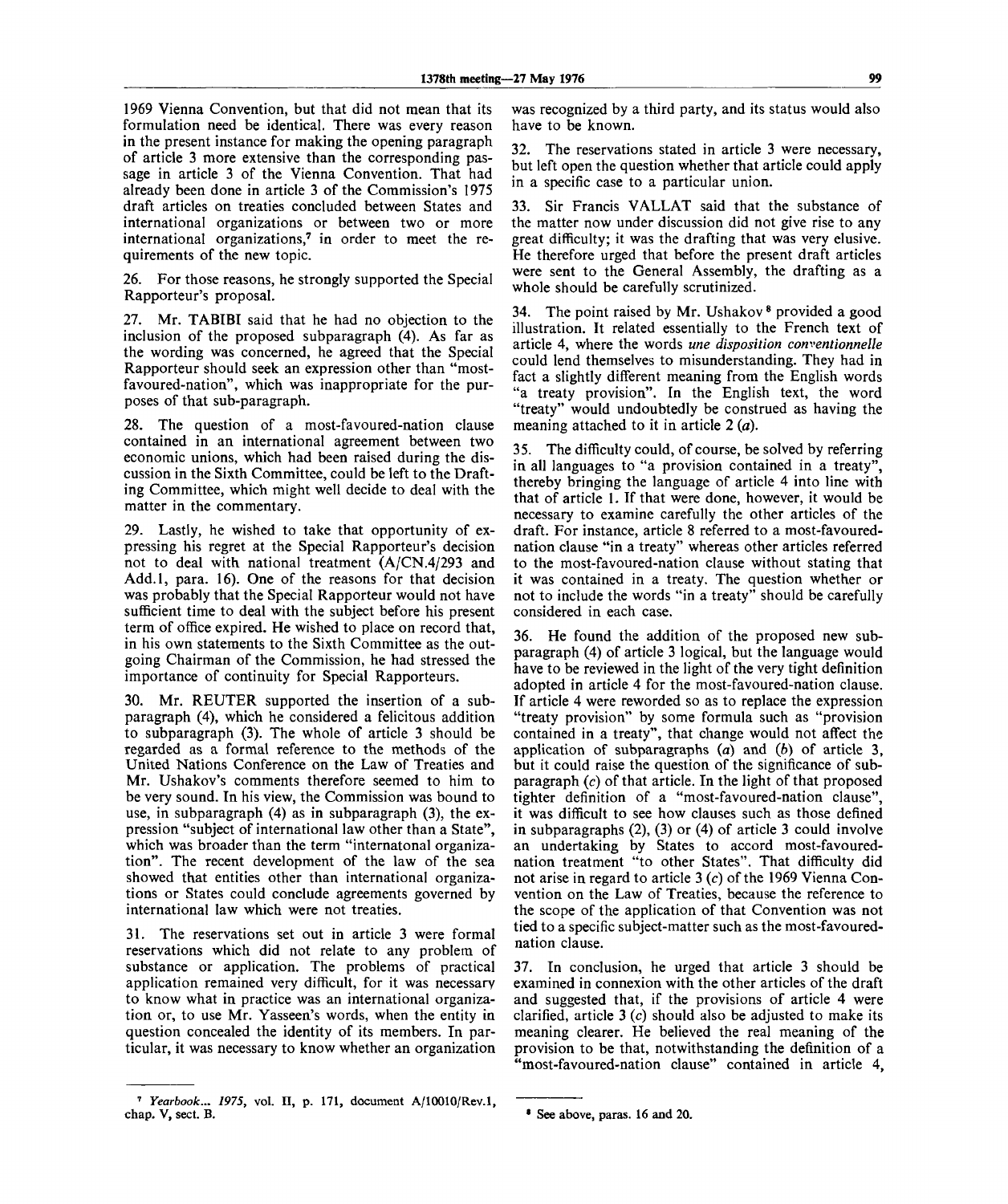the draft articles should apply as between States parties to an agreement even though subjects of international law other than States were also parties.

38. Mr. SETTE CÂMARA said that, like Mr. Calle y Calle and Mr. Reuter, he supported the inclusion of the proposed subparagraph (4). That provision would deal with certain situations which might occur in practice.

39. Tt had been argued that the provisions of the proposed new subparagraph (4) were not essential, but that statement would be equally true of the present subparagraphs (1), (2) and (3). The interplay of the provisions of article 1, article 2 *(a)* and article 3 would, strictly speaking, exclude from the scope of the draft all the situations referred to in the opening paragraph of article 3. The essence of article 3, like that of article 3 of the 1969 Convention, lay in the provisions of its subparagraphs *(a), (b)* and *(c).* The opening paragraph of the article constituted only an introductory saving clause.

40. With regard to the point raised by Mr. Ushakov concerning article 4, he agreed with Sir Francis Vallat that the difficulty arose only in regard to the French text. As he saw it, the expression "a treaty provision" clearly meant "a provision of a treaty".

41. Lastly, he agreed that the Drafting Committee would have to overhaul the language of the whole draft in order to arrive at a uniform expression of the concept of the most-favoured-nation clause.

42. Subject to those remarks, he suggested that the proposal to insert a new subparagraph (4) in the opening paragraph of article 3 should be referred to the Drafting Committee.

43. Mr. USHAKOV said that the provision should be referred to the Drafting Committee, which should be free to recast it entirely and even to make minor changes in article 4, since that provision was closely linked to article 3.

44. Mr. USTOR (Special Rapporteur) said that the discussion had proved extremely useful. It would be advisable to adopt Sir Francis Vallat's suggestion and authorize the Drafting Committee to consider the drafting of all the articles, with a view to submitting a consistent text to the General Assembly.

45. The CHAIRMAN said that, if there were no objection, he would take it that the Commission agreed to refer the proposed new subparagraph (4) of article 3 to the Drafting Committee for consideration in the light of the discussion.

*It was so agreed.*

ARTICLE B (Cases of State succession, State responsibility and outbreak of hostilities)

46. The CHAIRMAN invited the Special Rapporteur to introduce article B of his draft, which read:

#### Article B

Cases of State succession, State responsibility and outbreak of hostilities

The provisions of the present articles shall not prejudge any question **that may** arise in regard to **a** most-favoured-nation clause from a succession of States or from the international responsibility of **a** State or from the outbreak of hostilities between States.

47. Mr. USTOR (Special Rapporteur) said the idea seemed to be emerging that it would be preferable to have an autonomous set of articles not institutionally linked to the 1969 Vienna Convention on the Law of Treaties. Cases of State succession, State responsibility and outbreak of hostilities had a place in the articles on the most-favoured-nation clause and article B followed the provisions of article 73 of the 1969 Convention, which dealt with those cases.

48. All situations that might arise in connexion with succession to treaties containing the clause were covered by the Commission's draft articles on succession of States in respect of treaties.<sup>9</sup> The commentary to article B drew attention to cases in which the granting State and the third State united to form one State. Needless to say, in that instance, the rights of the beneficiary State, based on the treatment accorded by the granting State to the third State, would terminate, because the third State no longer existed. On that point, article 19 (Termination or suspension of enjoyment of rights under a most-favourednation clause), stated in paragraph 1 that:

The right of the beneficiary State to any treatment under a most-favoured-nation clause is terminated or suspended at the time when the extension of the relevant treatment by the granting State is terminated or suspended.

Article 19 thus covered cases in which extension of the relevant treatment by the granting State to the third State was terminated as a result of the merging of those two States into one. The Commission might regard that point as so obvious that it would be sufficient to mention it in the commentary on article 19. Alternatively, it might wish to insert a new paragraph in article 19 or to adopt an entirely new article.

49. Lastly, it was evident that the breach by a State of an obligation based on a most-favoured-nation clause entailed the responsibility of that State. It was not necessary for the Commission to consider the different situations that might arise in that regard.

50. Mr. KEARNEY said that the question relating to State succession raised by the Special Rapporteur could be dealt with in the commentary. In the matter of State resppnsibility, however, the text of article B posed a problem, because of the peculiar formulation borrowed from article 73 of the 1969 Vienna Convention on the Law of Treaties, namely, the words "prejudge any question", which were difficult to understand. The Commission was now considering the restricted area of the mostfavoured-nation clause. In the case of a claim made against a State contractually bound to accord mostfavoured-nation treatment, that it was not giving the treatment required and was therefore responsible for a breach of its international obligation, he thought the international obligation would be determined, at least in large part, by the articles under consideration. The

<sup>9</sup>  *Yearbook... 1974,* vol. II (Part One), p. 174, document A/9610/ Rev.l, chap. II, sect. D.